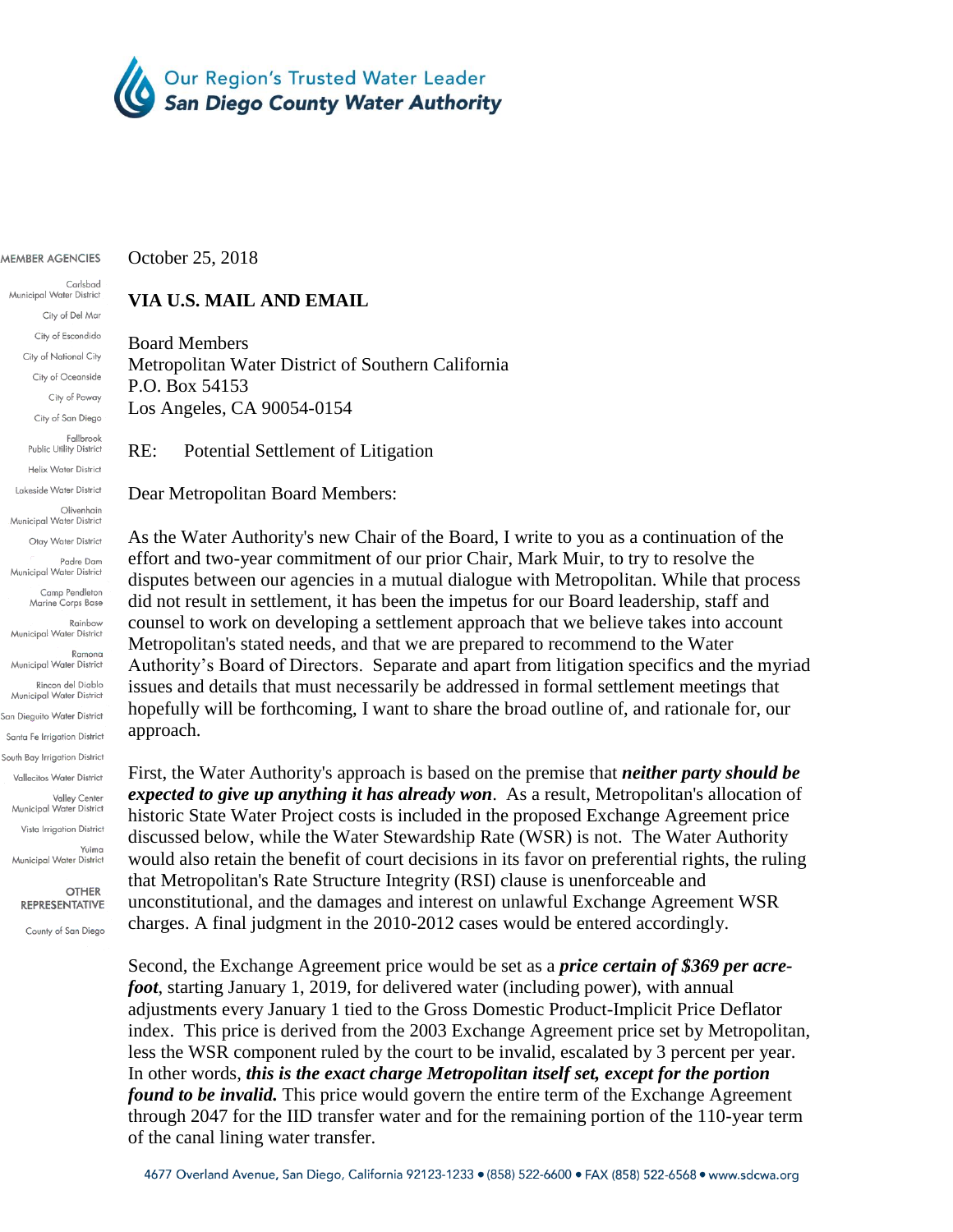Board Members Metropolitan Water District of Southern California October 25, 2018 Page 2

Third, *the Water Authority's approach would be to dismiss, without prejudice, all of its Water Stewardship Rate on supply claims in all pending litigation based on Metropolitan's agreement to fund the Water Authority's LRP applications, including the Carlsbad project and all pending LRP agreements with our member agencies, <sup>1</sup> and a negotiated amount of restitution for years in which Metropolitan barred the Water Authority and its member agencies from participating in its LRP and Conservation Credits Program*. Metropolitan has already included the Water Authority's current member agency projects in its planned LRP funding, but has not yet included Carlsbad for funding, apparently on the basis it is already operational. However, the only reason the project became operational before LRP funding would have been considered and approved is because Metropolitan imposed the unlawful RSI clause and enforced it against the Water Authority and our member agencies.

Fourth, consistent with its 2007 Memorandum of Agreement with the Water Authority, Metropolitan would immediately implement a *200,000 acre-foot Colorado River Intentionally Created Surplus (ICS) sub-account and delivery flexibility under the Exchange Agreement* to allow for the maximum amount of storage of the Water Authority's ICS-qualified water in Lake Mead. This action would not only fulfill a longstanding promise by Metropolitan, but greatly benefit Metropolitan, its member agencies and Colorado River Basin States. Further, Metropolitan would support the Water Authority's efforts to secure its own ICS account. Under our approach, Metropolitan would also receive ICS credit for its proportionate share of costs paid toward Water Authority ICS-eligible projects via LRP subsidies, thus allowing Metropolitan to secure ICS water at a competitive, if not lower, cost than other alternatives, such as the Yuma Desalter. The sub-account would remain in place until the Water Authority obtains its own ICS account with the Secretary of the Interior.

Finally, this approach is designed to *resolve all pending litigation between our agencies*, even though all of the issues presented in the litigation have not yet been addressed or finally resolved through the court process. Our approach is designed to "clear the deck" by ending all current litigation and allowing us to work together on the 2020 rate-setting process, based on Metropolitan's agreement that the Water Authority (and other member agencies as they wish) will as part of that process, be provided a fully functional rate model on reasonable, agreed-upon terms. The Water Authority would accept \$5 million in full and complete satisfaction of all attorneys' fees and costs, which represents a significant compromise from the \$8.9 million the trial court awarded to the Water Authority.

At a high level, we believe this approach provides substantial benefits to both of our agencies, including: a) Metropolitan may continue funding LRP projects through its WSR charge on supply, while the Water Authority is assured of receiving LRP benefits in a more reasonable ratio to the amount of WSR charges it has paid and will pay; b) the Water Authority's remedy for Metropolitan's imposition of the RSI clause is limited to an amount

 $\overline{a}$ 

<sup>&</sup>lt;sup>1</sup> City of San Diego Pure Water Project, Padre Dam-East County Advanced Water Purification Project; Fallbrook PUD GWRP, Vallecitos WD and Carlsbad MWD Carlsbad Desalination Project.